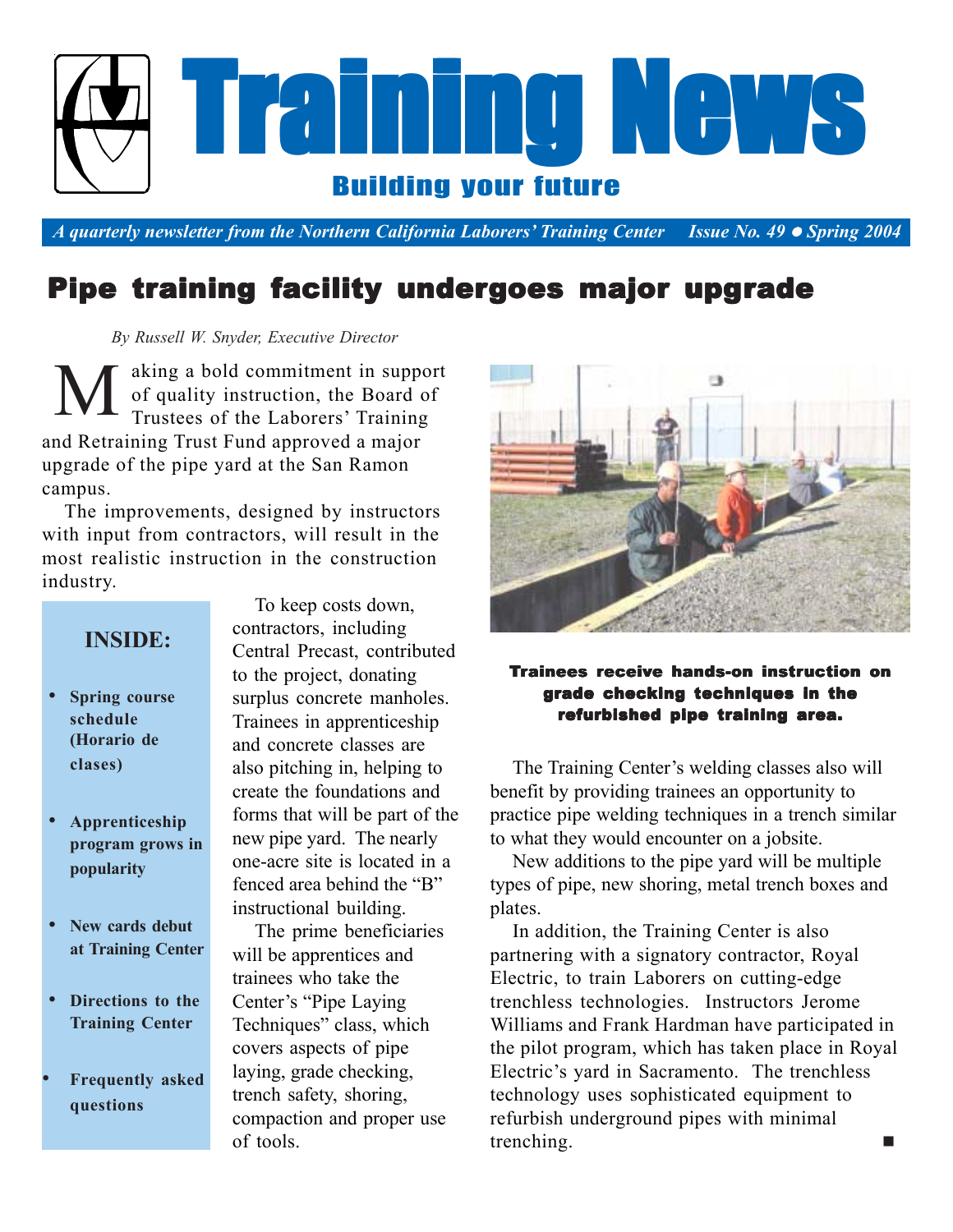## TERENCE J. O'SULLIVAN LABORERS' TRAINING CENTER Schedule of Courses (Horario de Clases) April 5 - July 2, 2004

| <b>COURSES</b>                                                                                                                                                                                                                                                                                                                                        | <b>DATES</b>                                                                                                                                                                                                                                                                              | <b>LENGTH</b>                                                                                                                      | <b>PREREQUISITE</b>                                                                                                                                              |
|-------------------------------------------------------------------------------------------------------------------------------------------------------------------------------------------------------------------------------------------------------------------------------------------------------------------------------------------------------|-------------------------------------------------------------------------------------------------------------------------------------------------------------------------------------------------------------------------------------------------------------------------------------------|------------------------------------------------------------------------------------------------------------------------------------|------------------------------------------------------------------------------------------------------------------------------------------------------------------|
| <b>APPRENTICESHIP</b><br>Apprenticeship Follow-up<br>Apprenticeship Initial<br>Apprenticeship Initial, C1<br>Apprenticeship Initial, C2<br>Apprenticeship Initial<br>Apprenticeship Initial                                                                                                                                                           | April 5 - April 16<br>April 12 - April 23<br>April 26 - May 7<br>April 26 - May 7<br>May 10 - May 21<br>June 14 - June 25                                                                                                                                                                 | 2 Weeks<br>2 Weeks<br>2 Weeks<br>2 Weeks<br>2 Weeks<br>2 Weeks                                                                     | <b>Completed Initial Class</b><br>Registered Apprentices<br>Registered Apprentices<br>Registered Apprentices<br>Registered Apprentices<br>Registered Apprentices |
| <b>CONSTRUCTION</b><br>Plaster Tender/Hod Carrier<br><b>Fundamentals of Construction</b><br>Pipe Laying Techniques<br>Concrete Techniques<br><b>Asphalt Paving Techniques</b>                                                                                                                                                                         | April 26 - May 14<br>May 24 - June 4<br>May 24 - June 4<br>June 14 - June 25<br>June 14 - June 25                                                                                                                                                                                         | 3 Weeks<br>2 Weeks<br>2 Weeks<br>2 Weeks<br>2 Weeks                                                                                | N/A<br>N/A<br>N/A<br>N/A<br>N/A                                                                                                                                  |
| <b>WELDING</b><br><b>Basic Arc Welding</b><br><b>Advanced Arc Welding</b><br>MIG & TIG Welding                                                                                                                                                                                                                                                        | April 5 - May 14<br>April 5 - May 14<br>May 24 - June 4                                                                                                                                                                                                                                   | 6 Weeks<br>6 Weeks<br>2 Weeks                                                                                                      | 1000 hours worked<br>2000 hours worked**<br>1000 hours worked                                                                                                    |
| <b>SPECIAL</b><br>OSHA 500<br>OSHA 500<br><b>Traffic Control</b><br>Traffic Control (Spanish/Español)<br>Traffic Control (English/Spanish)<br><b>Aerial Work Platform</b><br><b>Aerial Work Platform</b><br>Aerial Work Platform (English/Spanish)<br><b>Aerial Work Platform</b><br>Flagger Certification<br>Flagger Certification (Spanish/Español) | April 5-April 6 & May 11-May 12<br>June 29 - June 30<br>April 7, May 13, May 19, June 16<br>April 9 & May 21<br>July 1<br>April 6 - April 7<br>April 8<br>April 14-April 15 & May 26-May 27<br>June 22 - June 23<br>April 9, May 14, 17, 21, June 11, 14 & 18<br>April 7, May 19 & June 3 | 2 Days Each<br>2 Days<br>1 Day Each<br>1 Day Each<br>1 Day<br>2 Days<br>1 Day<br>2 Days Each<br>2 Days<br>1 Day Each<br>1 Day Each | N/A<br>N/A<br>N/A<br>N/A<br>N/A<br>N/A<br><b>Experience Required</b><br>N/A<br>N/A<br>N/A<br>N/A                                                                 |

\*\* Also requires a Basic Welding Certificate from the Laborers' Training Center



## Directions to the Training Center:

Take the **ALCOSTA BOULEVARD WEST** exit off Highway 680 (see map at left). After you cross the intersection at San Ramon Valley Boulevard, the road changes to Westside Drive. Stay in the straight-ahead lane and look on your left for the large sign and gate leading to the Training Center. Proceed up the hill to the Administration building (on the left).

Our address is 1001 Westside Drive, San Ramon, California 94583-4098. Our telephone is (925) 828-2513; FAX is (925) 828-6142; E-mail: training@norcalaborers.org.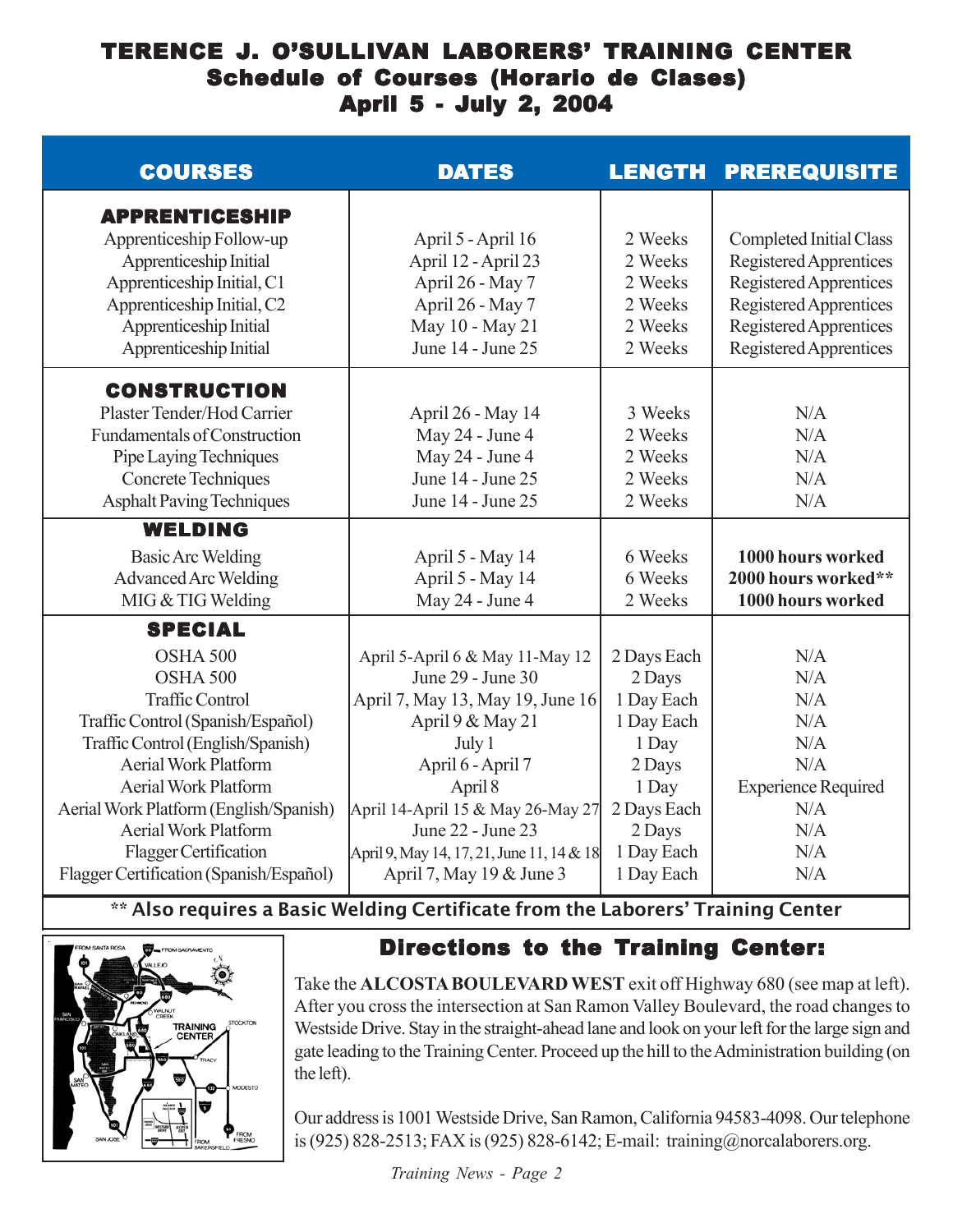### TERENCE J. O'SULLIVAN LABORERS' TRAINING CENTER Schedule of Courses (Horario de Clases) April 5 - July 2, 2004

| <b>COURSES</b>                              | <b>DATES</b>                         | <b>LENGTH</b> | <b>PREREQUISITE</b>        |
|---------------------------------------------|--------------------------------------|---------------|----------------------------|
| <b>SPECIAL</b>                              |                                      |               |                            |
| Flagger Certification (English/Spanish)     | June 2                               | 1 Day Each    | N/A                        |
| First Aid/CPR                               | April 5, May 18, June 11, 15 & 21    | 1 Day Each    | N/A                        |
| <b>Forklift Certification</b>               | April 8 - April 9                    | 2 Days        | <b>Experience Required</b> |
| Forklift Certification (English/Spanish)    | April 12 - April 13                  | 2 Days        | <b>Experience Required</b> |
| <b>Forklift Orientation</b>                 | April 26 - April 30                  | 1 Week        | Beginner                   |
| Forklift Certification (English/Spanish)    | May 24 - May 25                      | 2 Days        | <b>Experience Required</b> |
| <b>Forklift Orientation</b>                 | May 24 - May 28                      | 1 Week        | Beginner                   |
| Forklift Certification                      | June 24 - June 25                    | 2 Days        | <b>Experience Required</b> |
| <b>Confined Space</b>                       | April 6, 16, May 28 & June 2         | 1 Day Each    | N/A                        |
| Rigging & Signaling                         | April 19 - April 23                  | 1 Week        | N/A                        |
| Rigging & Signaling                         | June 28 - July 2                     | 1 Week        | N/A                        |
| Scaffold User                               | May 10 & June 11                     | 1 Day         | N/A                        |
| Scaffold User (English/Spanish)             | June 28                              | 1 Day         | N/A                        |
| Mine Safety (MSHA) & First Aid/CPR          | May 17 - May 21                      | 1 Week        | N/A                        |
| Mine Safety (MSHA) & First Aid/CPR          | June 28 - July 2                     | 1 Week        | N/A                        |
| <b>Blueprint Reading</b>                    | May 17 - May 18                      | 2 Days        | N/A                        |
| <b>Blueprint Reading</b>                    | June 28 - June 29                    | 2 Days        | N/A                        |
| Skid-Steer Loader (Bobcat) Orientation      | May 19 - May 21                      | 3 Days        | Intermediate               |
| Skid-Steer Loader (Bobcat) Orientation      | June 30 - July 2                     | 3 Days        | Intermediate               |
| Oxy Torch Cutting                           | May 20, June 11, & June 17           | 1 Day Each    | N/A                        |
| Grade Checking                              | June 1 - June 4                      | 4 Days        | N/A                        |
| <b>ENVIRONMENTAL</b>                        |                                      |               |                            |
| Asbestos Re-Certification (Spanish/Español) | April 20, May 25, & June 22          | 1 Day Each    | Valid Certificate          |
| Asbestos Re-Certification (English)         | April 22, May 27, & June 24          | 1 Day Each    | Valid Certificate          |
| Asbestos Removal (Spanish/Español)          | April 26 - April 29                  | 4 Days        | N/A                        |
| Asbestos Removal (English)                  | May 3 - May 6                        | 4 Days        | N/A                        |
| Asbestos Removal (Spanish/Español)          | June 1 - June 4                      | 4 Days        | N/A                        |
| Asbestos Removal (Spanish/Español)          | June 14 - June 17                    | 4 Days        | N/A                        |
| Lead Removal (English)                      | April 5 - April 9                    | 1 Week        | N/A                        |
| Lead Removal (Spanish/Español)              | April 12 - April 16                  | 1 Week        | N/A                        |
| Lead Removal (English)                      | May 10 - May 14                      | 1 Week        | N/A                        |
| Lead Removal (Spanish/Español)              | May 17 - May 21                      | 1 Week        | N/A                        |
| Lead Removal (Spanish/Español)              | June 7 - June 11                     | 1 Week        | N/A                        |
| Lead Removal (Spanish/Español)              | June 28 - July 2                     | 1 Week        | Valid Certificate          |
| Lead Re-Certification (Spanish/Español)     | April 19, 23, May 24, & 28           | 1 Day Each    | Valid Certificate          |
| Lead Re-Certification (Spanish/Español)     | June 21 & June 25                    | 1 Day Each    | Valid Certificate          |
| Lead Re-Certification (English)             | April 21, May 26, & June 23          | 1 Day Each    | Valid Certificate          |
| Hazardous Waste Re-Certification            | April 5,8, May 17, 20, June 1,4 & 11 | 1 Day Each    | Valid Certificate          |
| Hazardous Waste Removal                     | April 19 - April 23                  | 1 Week        | 200 hours worked           |
| Hazardous Waste Removal                     | May 10 - May 14                      | 1 Week        | 200 hours worked           |
| Hazardous Waste Removal                     | June 28 - June 2                     | 1 Week        | 200 hours worked           |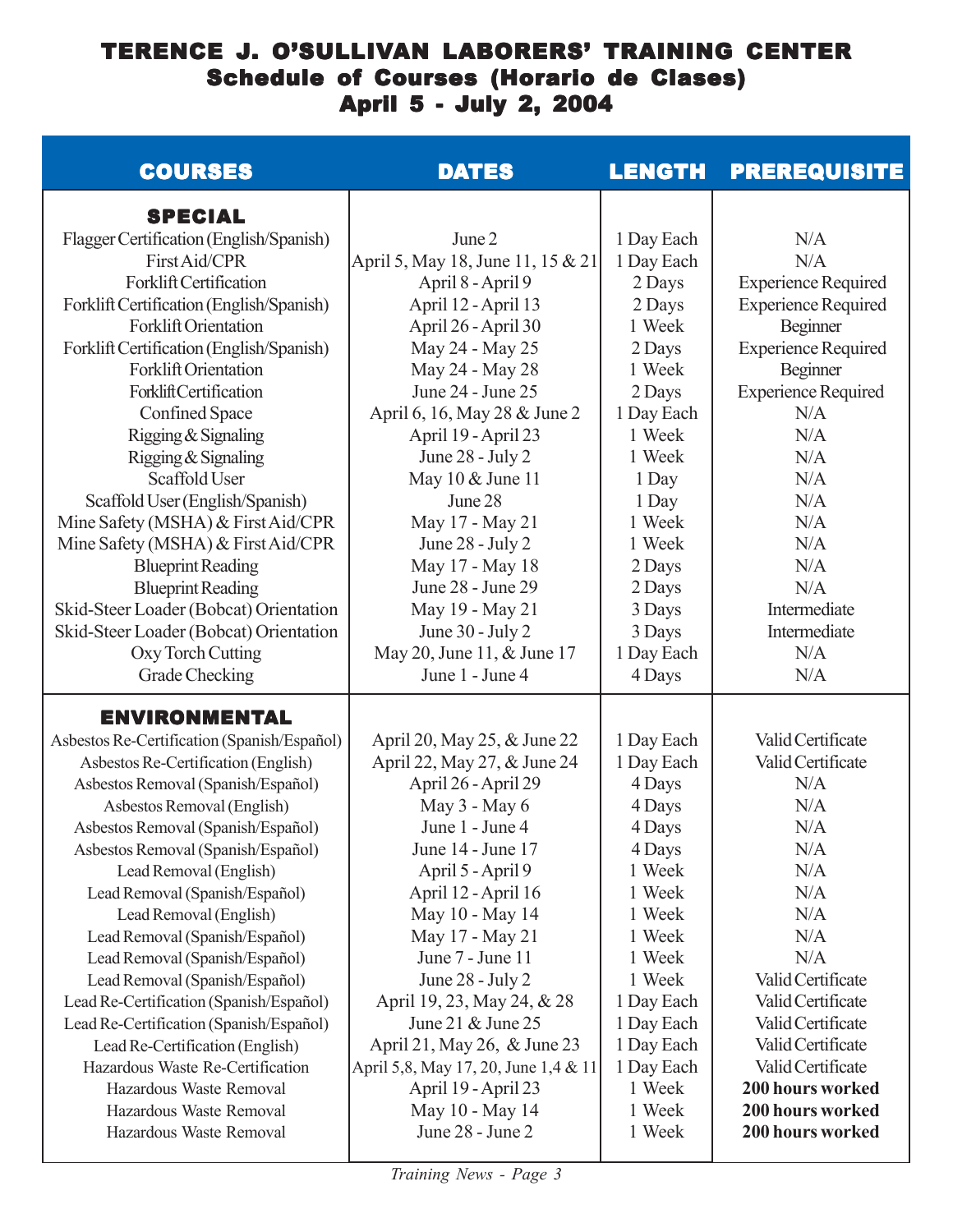# Apprenticeship Program grows in popularity

 *By Jeff Armstrong, Director of Apprenticeship*

s word of the Laborers' Apprenticeship Program spreads, the apprenticeship office is being flooded with phone calls about how it works. Employers want to know how they can participate in it and prospective candidates want to know how they can join. Since there is so much interest in the program, I want to take this opportunity to share some information about how it operates. A

For starters, there is now more than one way to join. In addition to the traditional way of becoming an apprentice laborer by attending an orientation/oral interview and learning about our trade at our training center in San Ramon, employers now have the ability to sponsor an apprentice. This method, while still in its infancy, has proven to be popular with our signatory contractors. In fact, it has accounted for one-third of apprentices coming into the program since we introduced it late last year. Contractors sponsor apprentices by bringing an individual they would like to hire to our attention. If the candidate is approved, he or she is enrolled in the program and employed by the sponsoring contractor upon graduation of the next available initial apprentice class which lasts two weeks. Employers, however, must agree to keep the apprentice for a minimum of 600 hours but may, at their discretion, keep him or her even longer. Since all graduates of the initial class have their flagging, traffic control and OSHA safety



Instructor Frank Hardman teaches apprentices how to properly care for and operate a pavement roller.



Apprentices practice raking techniques.

cards, not to mention a basic understanding of Laborers' work, employers are beginning to see them as a sound investment who hold a great deal of promise.

Upon completion of the initial two-week class, all apprentices are registered with the State and ready to begin their on-the-job training portion of the program. Apprentices in good standing are advanced every 500 hours until they accumulate 3,000 hours. At this point they graduate from the program and become journeymen. Because the apprenticeship program places such a high value on knowledge and safety, before reaching the mid point of their apprenticeship (1500 hours) apprentices return to San Ramon for additional training. Here, they will gain experience in work such as rigging and signaling, grade checking, trench safety and pipe laying. They also receive their certifications for scaffold use, confined space and first aid/CPR.

The objective of the Apprenticeship Program is straightforward and simple. We strive to provide employers with the most qualified and competent apprentices who understand the importance of safety. By graduation, apprentices are multi-skilled craftsmen with the ability to offer their employer years of quality work — just what every journeyman should be.

If you would like more information about the apprenticeship program or if you know someone whom you would like to recommend to the program, we want to hear from you. Please feel free to contact us at (925) 556-0858.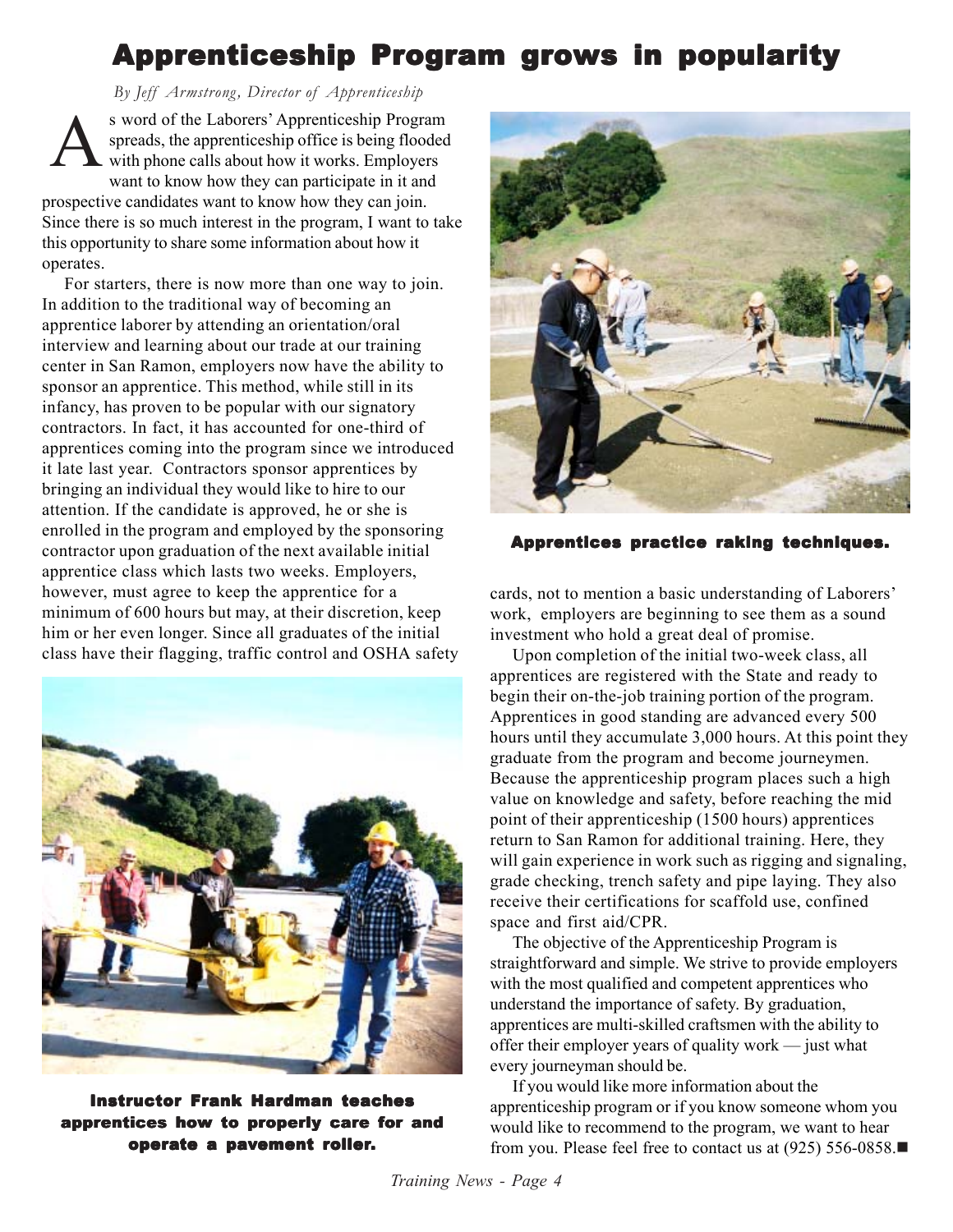# Secure new cards debut at Training Center

echnology is no stranger to the Laborers' Training Center. All instructors have laptop computers and frequently incorporate the latest digital media in developing lesson plans and instructional materials. All classrooms are networked for computers and internet access. T

During the hands-on portion of training, trainees benefit from the latest technological advances and have the opportunity to learn how to safely work with lasers, electronic air monitors and other state-of-the-art tools of the trade.

But the latest bit of intelligent technology will be carried in the wallets of Laborers who are trained at the Center digital photo ID cards that will contain the member's training history.

"Training is essential to success in our industry, and this new technology will help us keep track of the skills and certifications of our members," said José Moreno, Business Manager of the Northern California District



#### Sample training card. Sample training card. Sample card.



Office Manager Chave Groh (seated) and IT Support staffer Fernando Campos prepare to take a digital photo of apprentice Kara Walls from Construction & General Laborers' Local 185. Local 185.

Council of Laborers and Chairman of the Training and Retraining Trust Fund.

Last year the Laborers' Training Center trained nearly 5,000 LIUNA members in a variety of skills, from asphalt paving and concrete work to asbestos and lead removal. Upon successful completion of each class, a trainee is presented with a laminated card that describes the course completed.

The new cards will more closely resemble a Driver's License with the trainee's name and digital photograph. Trainees also will be issued transcript cards, which will list every class taken and, when required, renewal dates.

The cards are linked to a training database that will enable the Training Center to provide real-time information to Local Union officials about the skills their members possess, as well as verification for signatory contractors.

#### *Employee Trustees*

 **Chairman José A. Moreno**  *Northern California District Council of Laborers*

**Mike Muesing Doyle Radford**<br>*Laborers'* Union Local 294 Laborers' Union Local Laborers' Union Local 185

*<u>Iim Homer* Ron Puls</u>  *Laborers' Union Local 270 Laborers' Union Local 326* *Employer Trustees*

**Co-Chairman Gil Crosthwaite** *A. Teichert & Son, Inc.*

**Mike Feuz Rafael Martin**<br>John F. Otto, Inc. Engineering Utility Contract *Engineering Utility Contractors Assoc.* 

**Sue Weiler-Doke Dan Breeding**  *Kiewit Pacific Toeniskoetter & Breeding, Inc.*